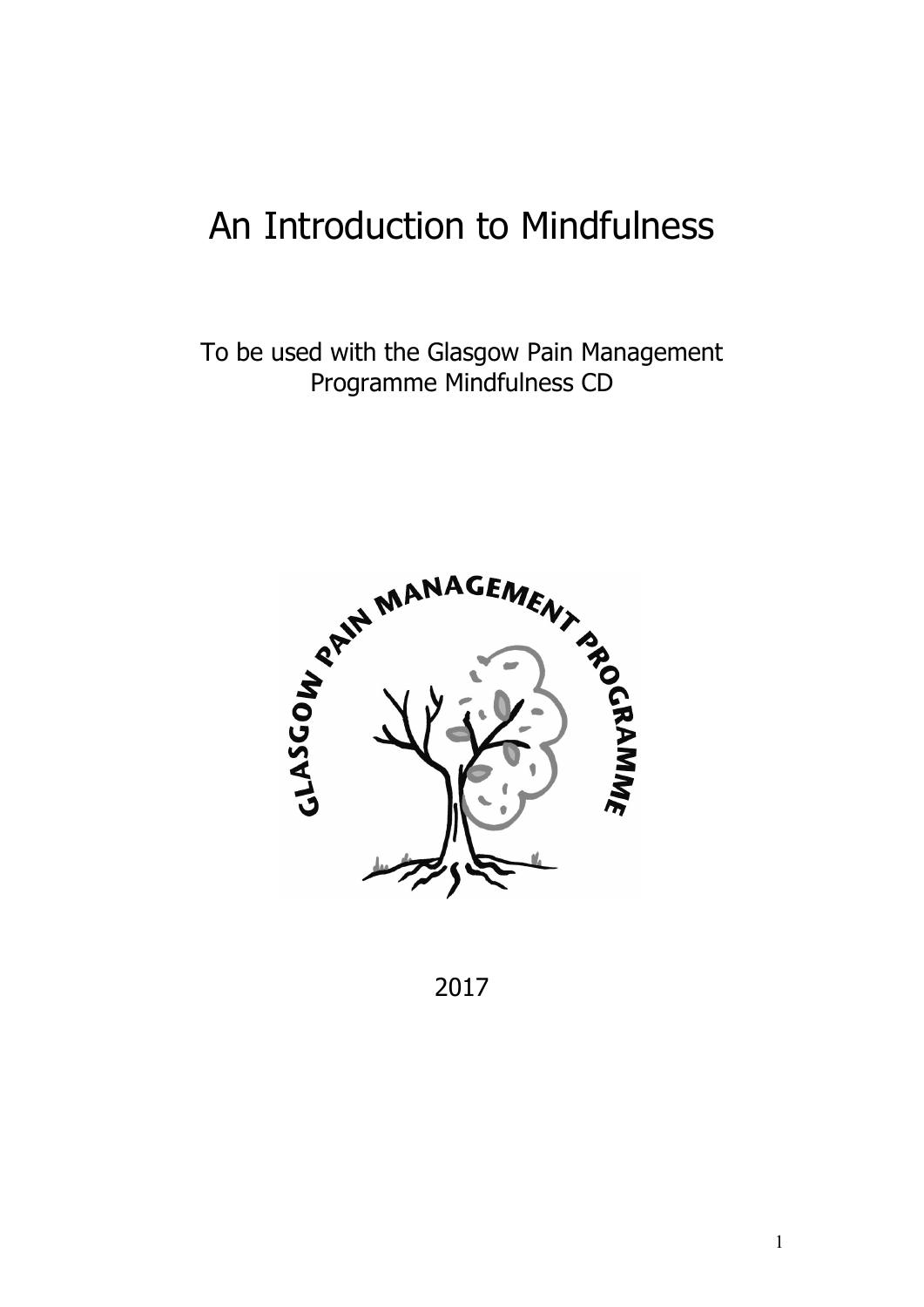# **Introduction**

This brief manual should be used alongside the CD of mindfulness practices you were given at the pain clinic. The CD was originally designed to be used as a part of the Glasgow Pain Management Programme (PMP), which is why it contains some references to the group sessions of the PMP. This manual is intended to give you some background information about mindfulness, and pointers as to where to go next if you are interested in using mindfulness as a technique to help you manage and cope with your pain.



# **What is mindfulness?**

Mindfulness is a very simple concept. Mindfulness means paying attention in a particular way: on purpose, in the present moment, and nonjudgementally.

Although it is based on an ancient Eastern practice, mindfulness does not conflict with any beliefs or traditions, whether religious, cultural or scientific. It is simply a practical way to notice thoughts, physical sensations, sights, sounds, smells - anything we might not normally notice. The actual skills might be simple, but because this way of paying attention is so different to the way our minds usually behave, it can be difficult at first.

How do our minds usually behave? We tend to spend a lot of our time with our minds on 'auto-pilot' – too preoccupied with thoughts of the past or the future to be truly aware of what is going on around us, or even how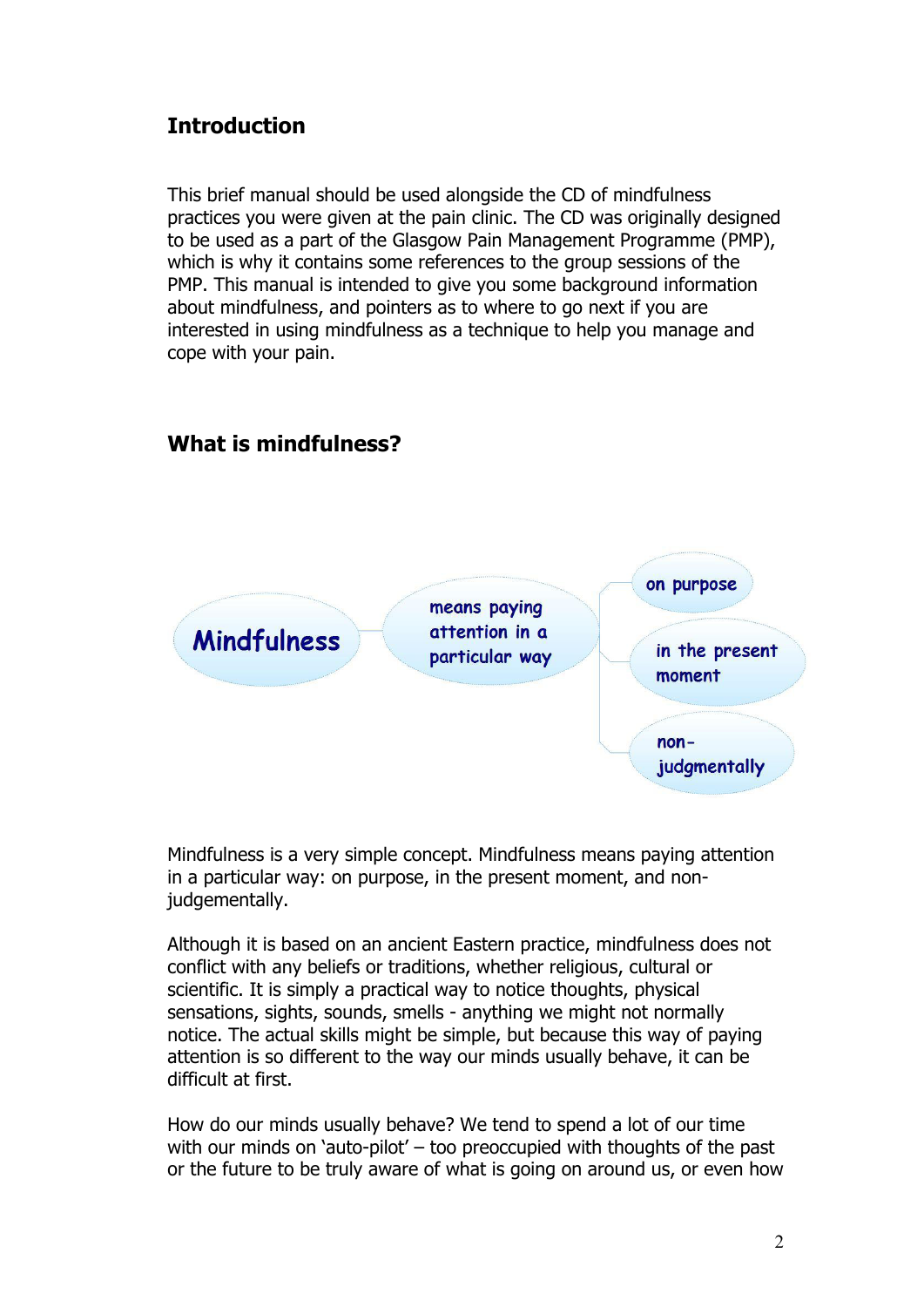we are really feeling at any particular moment. It's probably true to say that for a large part of our lives we are not fully 'present' in the moment. And even when we do notice things around us, what we notice is coloured by our thoughts, experiences, and expectations. For example, imagine going out into the garden and looking around. You might notice your grass, but you are probably unlikely to just see it just as grass. Instead, your mind is likely to be filled with thoughts about it really needing cutting and what the neighbours might think of you if you let the garden get overgrown. A young child on the other hand, might see a profusion of colours and shapes, all the beauty of nature. Children naturally encounter the world around them with openness and curiosity, in a way that is often harder for us as adults to do. This way of encountering the world, with non-judgemental curiosity, is one of the things we try to cultivate with mindfulness.

The other problem with living life on 'auto-pilot' is that we are often unaware of how our thoughts cloud our feelings and how our feelings influence our thoughts. It is easy to get stuck in a mental rut, feeling hopeless or powerless to change. We often react to thoughts or feelings in a way that, if seen from the outside, would not appear the most sensible way to respond. We lose our temper with loved ones, give up plans in despair, avoid friends, and so on. Using mindfulness to examine our thoughts and feelings allows us to take a mental step backwards and avoid simply reacting to difficult situations.

A common type of mental rut is that of judging ourselves too harshly. When others behave in a certain way we often make excuses for them in a way that we wouldn't for ourselves. We give others the benefit of the doubt while judging ourselves in an unfavourable light – we are useless, weak, and so on. Again, taking a mental step back can be helpful, allowing us to see things more objectively, and to be kinder to ourselves.

## **What are the benefits of mindfulness?**

#### **Evidence that mindfulness helps with health problems**

Recent evidence suggests that mindfulness has many benefits, including increased ability to cope, relaxation, stress reduction, and improvement in concentration. It has recently been adapted for use in many health care settings, for example with stress and pain management.

#### **Giving your mind a rest**

We are always thinking. Usually this isn't a problem, but at times the mind can get overwhelmed with stressful thoughts about the past and future.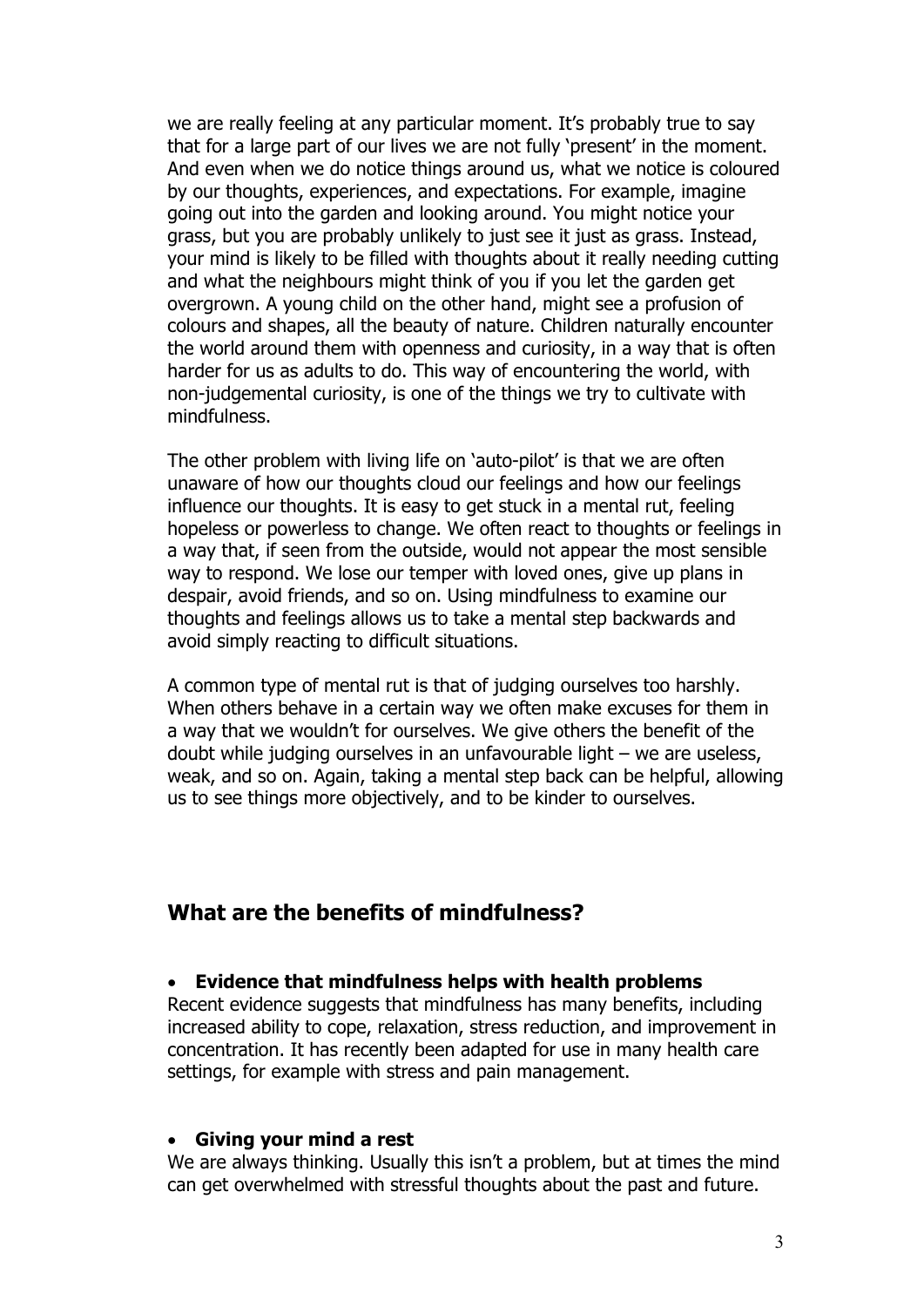We might replay painful experiences from the past, or imagine worst case scenarios about the future. It can be exhausting and is usually unproductive. On a basic level, paying attention to what is happening in the present moment can give the mind a rest from these stressful and habitual thought patterns.

#### **•** Being kinder to yourself

When we are feeling stressed, becoming more aware of our thoughts, feelings and sensations may not sound like an obviously helpful thing to do. But learning to notice our thoughts in a way that suspends judgement and self-criticism can have surprising results.

#### **Becoming more flexible in your responses to experiences**

Most of us will occasionally find ourselves "swept away" by a current of thoughts, feelings, worries and pressures. When we are overwhelmed we are more likely to react to difficult situations in ways that can end up making things worse. Mindfulness can help develop an awareness of when this is happening and give you some more flexibility or choice in how you react.

## **Tuning in to your body**

With any chronic pain, it is easy to overdo things without realising it, later suffering as a result. If you are on 'autopilot' you won't notice the early warning signs that you might be pushing too far or sitting too long in an uncomfortable position, or hunched up with tension. Mindful awareness of your body allows you to correct the problem before it develops into a painful flare-up.

## **Relaxation**

Although mindfulness isn't intended as a relaxation therapy, it often produces a sense of inner calm and relaxation – for some people this is reason enough in itself to practice mindfulness. Some people find the technique particularly useful for insomnia.

## **Appreciating life**

Again, this isn't the reason we recommend mindfulness, but there is no doubt that as you get into the habit of noticing the world around you, even the most mundane and familiar activities can become surprisingly enjoyable. There is a lot to be said for relearning the ability to see the world with a child-like sense of wonder.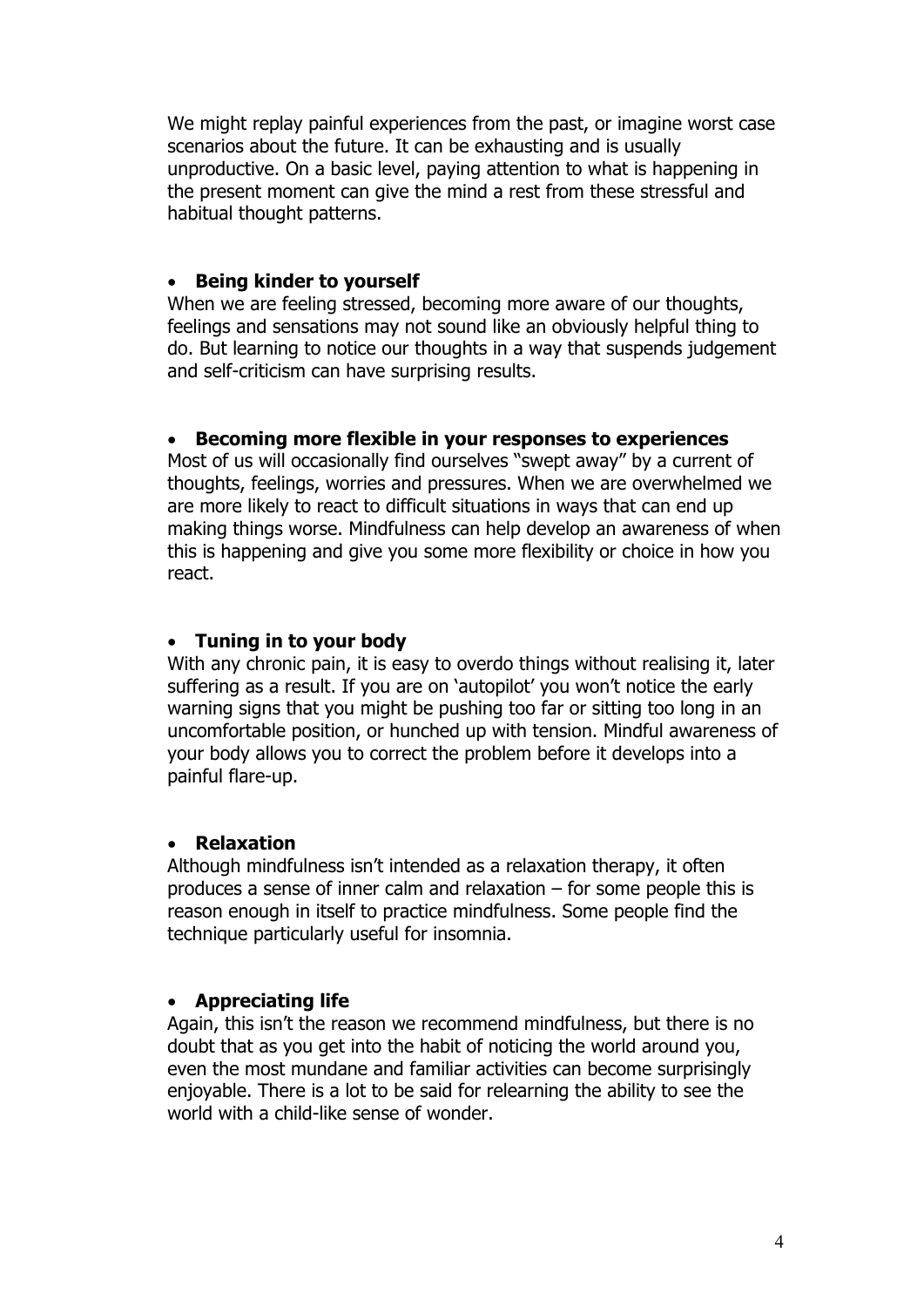## **How to get started with mindfulness**

There are two types of mindfulness practice  $-$  'formal' practice, usually guided meditations, and 'informal' practice, when you carry out an everyday activity in a mindful way – for example, eating. Formal practice trains the mind to pay attention in a mindful way, which makes informal practices easier to do. The CD you received with this manual includes three common formal mindfulness practices:

- Mindful Breathing Space
- Mindful Body Scan
- Broadening Awareness

It also contains tips for guided enquiry (reflection following mindfulness practice), and tips for incorporating mindfulness into everyday life.

Using the CD is an easy way to get started, but there is a wealth of material available online and in your local bookstore if you want to take your practice further. We have suggested a few websites, books and apps at the end of this manual.

The best way of learning mindfulness is in a group setting. Trained instructors can help guide you through the obstacles most people face when they try mindfulness for the first time. You will also learn from the experiences of others in the group. After trying some of the practices out for yourself, and learning more about mindfulness, you may want to take things further. The healthcare professional who you are seeing in the Pain Clinic can give you more information about mindfulness groups run by the Pain Service.

## **The challenges….**

As mentioned above, mindfulness is a simple concept, but the state of mindful awareness doesn't come easily. Changing long-established habits of thinking will always be difficult, however strong your motivation. You may find you end up avoiding opportunities to practice with excuses such as, 'it's too noisy here', 'I'm too tired now', 'there's too much to do'….and so on.

You will probably find it difficult at first to sit quietly without any distractions; you may feel bored or even fall asleep!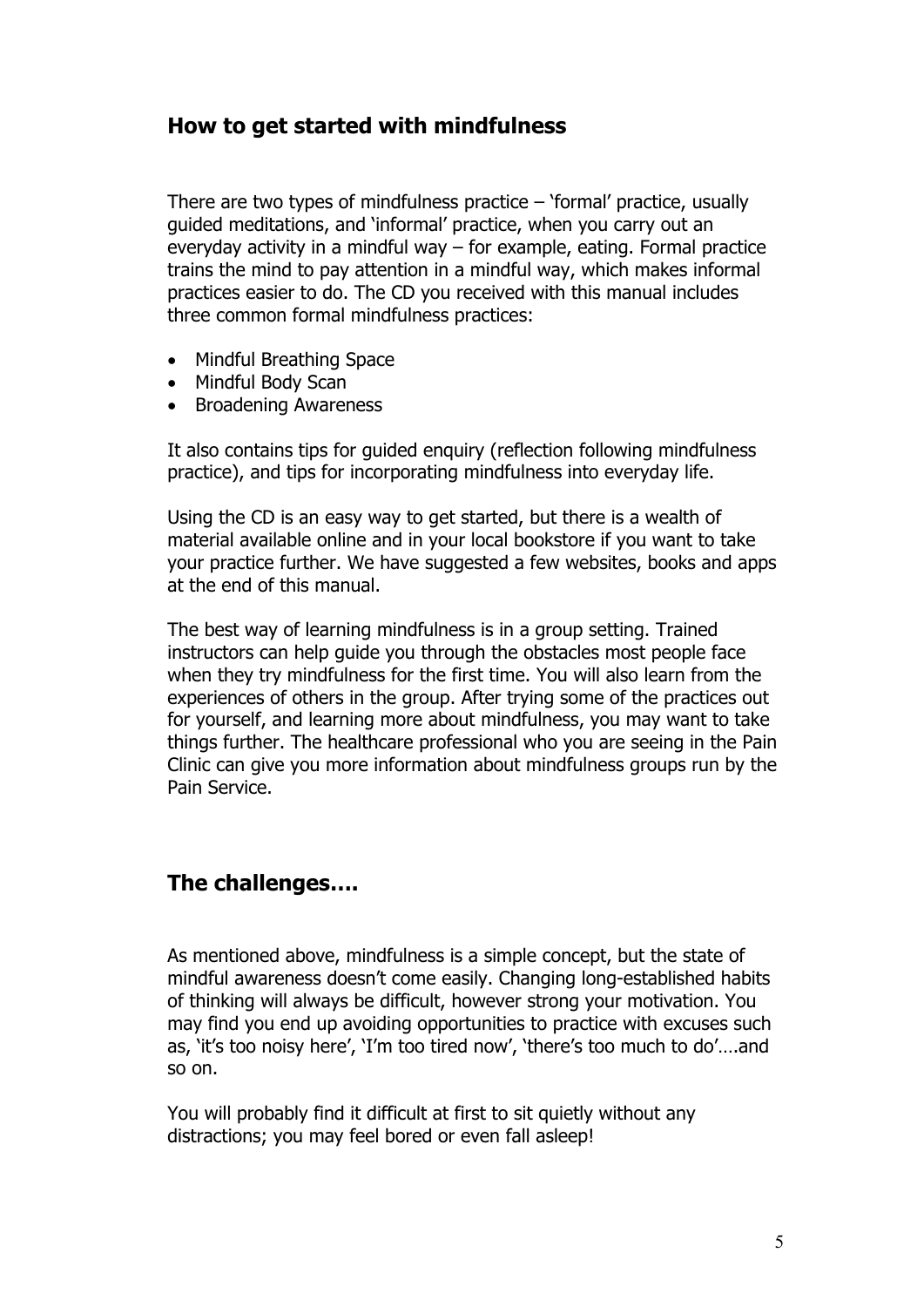You may find yourself distracted by thoughts and feelings or realise a few minutes into a practice that your mind has wandered. Recognising that this has happened is part of the process, and reflecting back on the content of the distracting thoughts is often enlightening.

The best thing to do when starting out is to adopt an attitude of curiosity and open-mindedness, and suspend judgment as to whether or not this will work for you. For most people, a few weeks of regular practice will be enough to notice a real difference. You will find that slipping into a mindful state becomes easier and happens faster. No-one ever 'masters' mindfulness – there will always be times when it is simply too difficult to get into the right frame of mind - but it certainly becomes easier with practice. And practising when it is easy to do so (no pain, anxiety, etc) means you are more likely to be able to call on the technique when you really need it.

## **Trying too hard**

The most common mistake made by newcomers to mindfulness is that of trying too hard. We have in our minds an idea of what a 'mindful state' should be (serene, relaxed), and we try desperately to achieve this state, forcing out stray thoughts, willing our minds to empty. This process has been likened to trying to hold a beach ball underwater. No matter how hard you try, you can never will your mind to empty itself of distracting thoughts. The problem is that the harder you try, the more frustrated you become, and the harder it is to reach the state of calm you are trying to achieve.

This is the paradox of mindfulness – the harder you try, the less likely you are to succeed. Only by letting go can you begin to enter a meditative state of mind. Letting go in this case means not trying to change anything – the distracting thoughts, your sense of restlessness – just noticing that these thoughts and feelings are there, maybe looking at them from the perspective of a curious observer, and then moving on. Once you learn to do this, you will be amazed at the difference. When you stop **trying** to empty your mind, or to focus, the process begins to happen naturally. This makes perfect sense when you remember that mindfulness is not about trying to achieve anything, it is simply about **being aware** of what is going on in your mind and around you in the present moment.

Which leads us to the final important point – there is no 'right' or 'wrong' way to practice mindfulness. There is nothing you **should** be thinking, or feeling. Each individual will experience the process in a different way, and no two meditations will be exactly the same. If your practice has consisted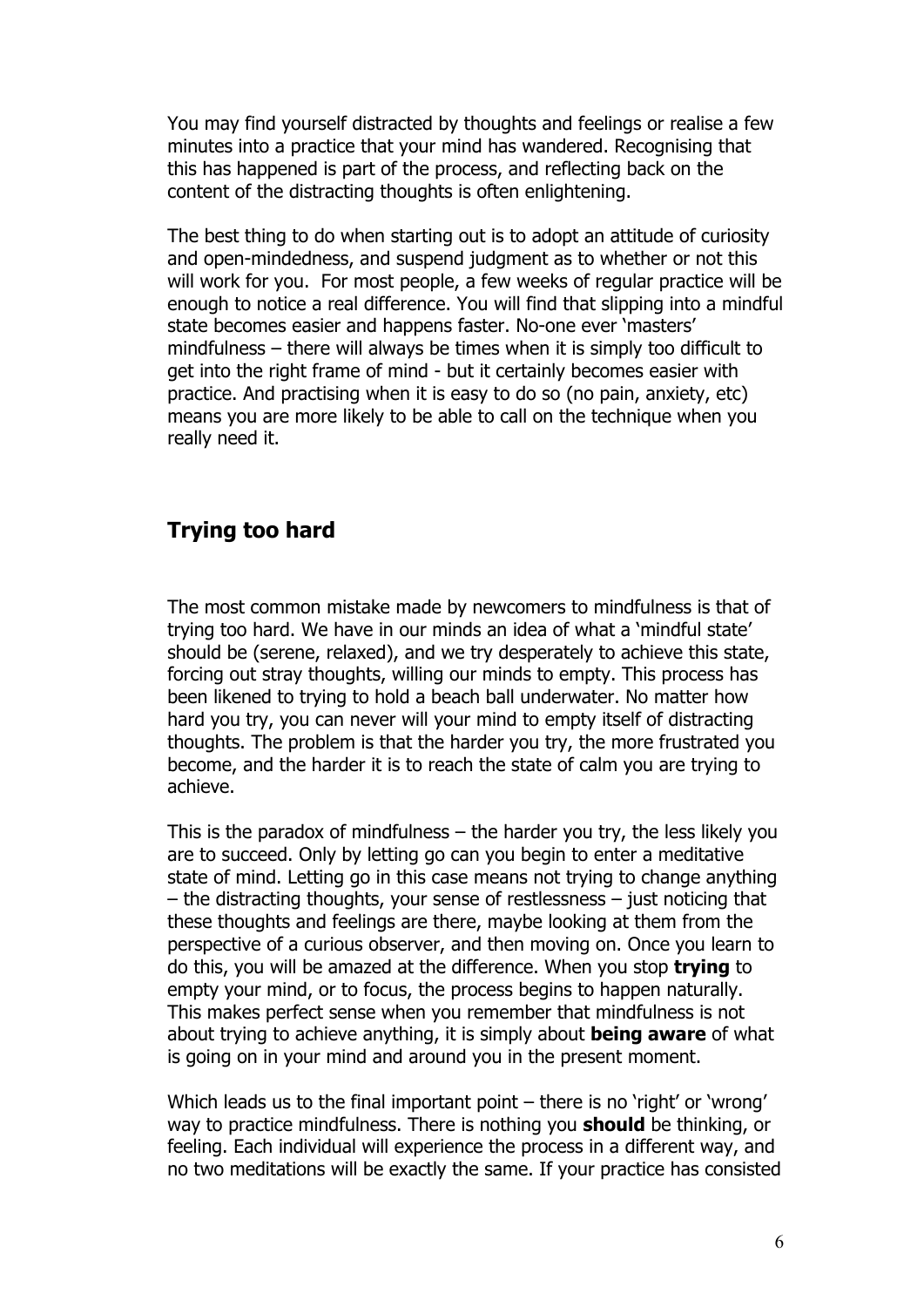mostly of your noticing that your mind is full of stray thoughts, or that you are particularly uncomfortable or anxious, then that is fine – it doesn't mean your practice was a failure. The important thing is that you noticed these things, which in turn means that you were able to take a step back from your thoughts, feelings, etc. Be kind to yourself – don't criticise yourself for having failed. Once the anxiety that you are not doing mindfulness properly has passed, you will find that achieving a calm, relaxed state becomes much easier.

## **Where now?**

If you want to find out more about mindfulness, there are several useful websites with good links, background information, further reading recommendations, etc. There is a bewildering amount of information out there, so we recommend starting with the first two sites for a good, general overview.

- **Mindfulnet.org**:<http://www.mindfulnet.org/>
- **Oxford Mindfulness Centre**:<http://www.oxfordmindfulness.org/>
- **Other useful sites:**
- **<https://www.mindandlife.org/>**
- **<http://www.investigatinghealthyminds.org/>**
- **<http://www.wisebrain.org/>**
- **<http://www.umassmed.edu/cfm/stress-reduction/>**
- **<http://www.self-compassion.org/>**
- **<http://www.freemindfulness.org/download>**
- **<http://www.mindful.org/>**
- **<http://www.sharonsalzberg.com/>**
- **Palouse mindfulness** [\(www.palousemindfulness.com](http://www.palousemindfulness.com/)) offers a complete, free, online 8-week MBSR (mindfulness-based stress reduction) course, including audio, video and lots of supplementary reading. Highly recommended for those who want to investigate further:

If you would like to continue your mindfulness practise in a group setting, your Pain Clinic healthcare professional can give you more information about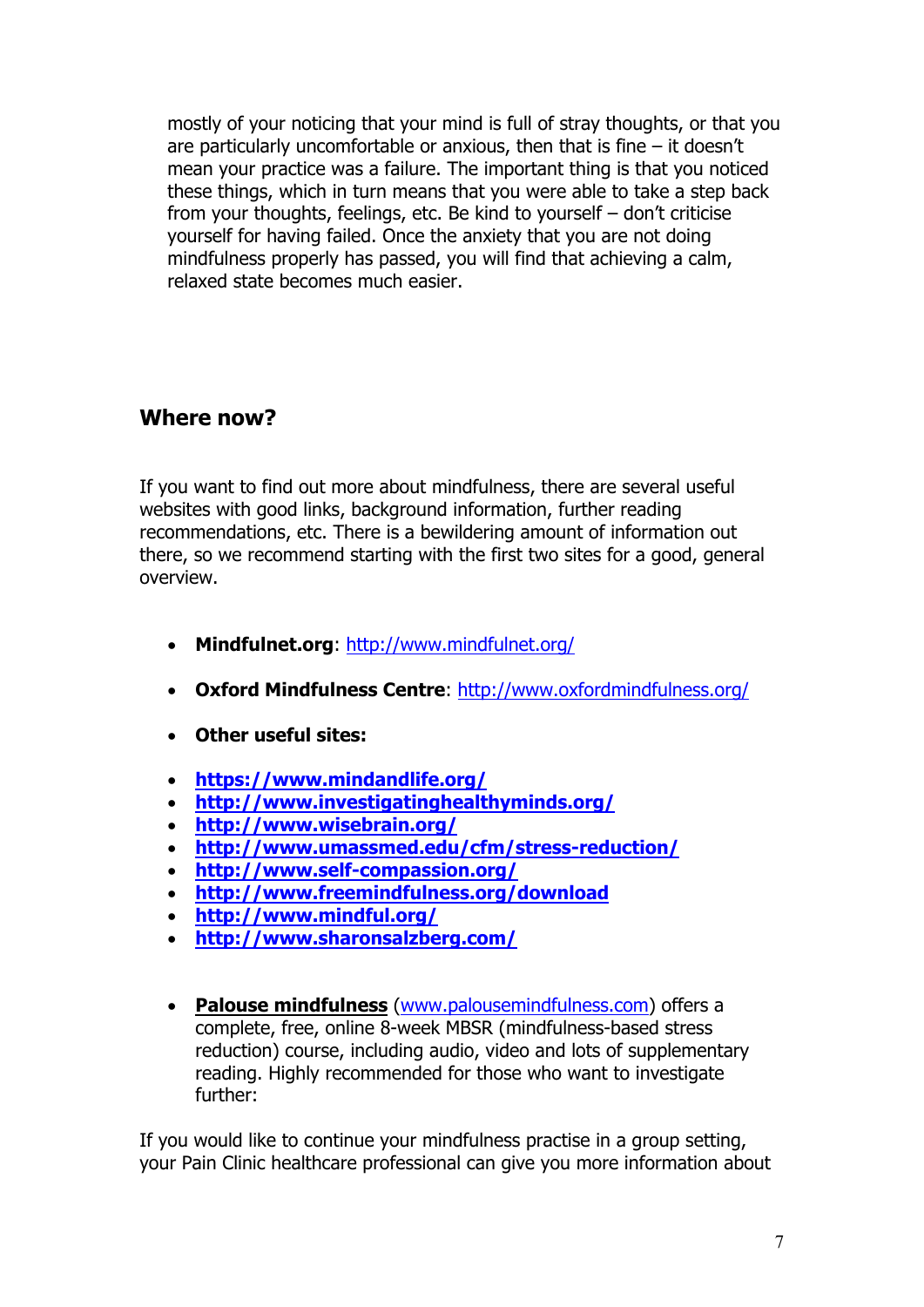a course we run in the Pain Service. Outside of the NHS, there are several organisations offering groups and courses locally:

- **Glasgow Buddhist Centre** run a variety of Mindfulness based courses and can be contacted on 0141 333 0524 or [www.glasgowbuddhistcentre.com](http://www.glasgowbuddhistcentre.com/)
- **Mindfully Being** run mindfulness courses in Glasgow; [www.mindfullybeing.co.uk](http://www.mindfullybeing.co.uk/)
- **Mindfulness Today**  another local organisation offering courses in the West of Scotland:<http://www.mindfulnesstoday.co.uk/>
- **Breathworks** run courses nationwide, as well as producing CDs and books. More information can be found from [http://breathworks](http://breathworks-mindfulness.org.uk/)[mindfulness.org.uk/](http://breathworks-mindfulness.org.uk/) or phone 0161 834 1110
- **Other Glasgow-based centres:**

**<http://scotlandbuddhistvihara.blogspot.co.uk/>**

- **<http://www.chooseself.com/>**
- **<http://www.livingmindfulness.net/#!our-teachers/clqi>**
- **<http://www.everyday-mindfulness-scotland.co.uk/>**
- **[www.glasgowmindfulnesscentre.co.uk/](http://www.glasgowmindfulnesscentre.co.uk/)**
- **<http://www.mindfulnessglasgow.com/>**

**Books about mindfulness**



Mindfulness for Dummies (book comes with a CD; e-book also available, with downloads) by Shamash Alidina [2010]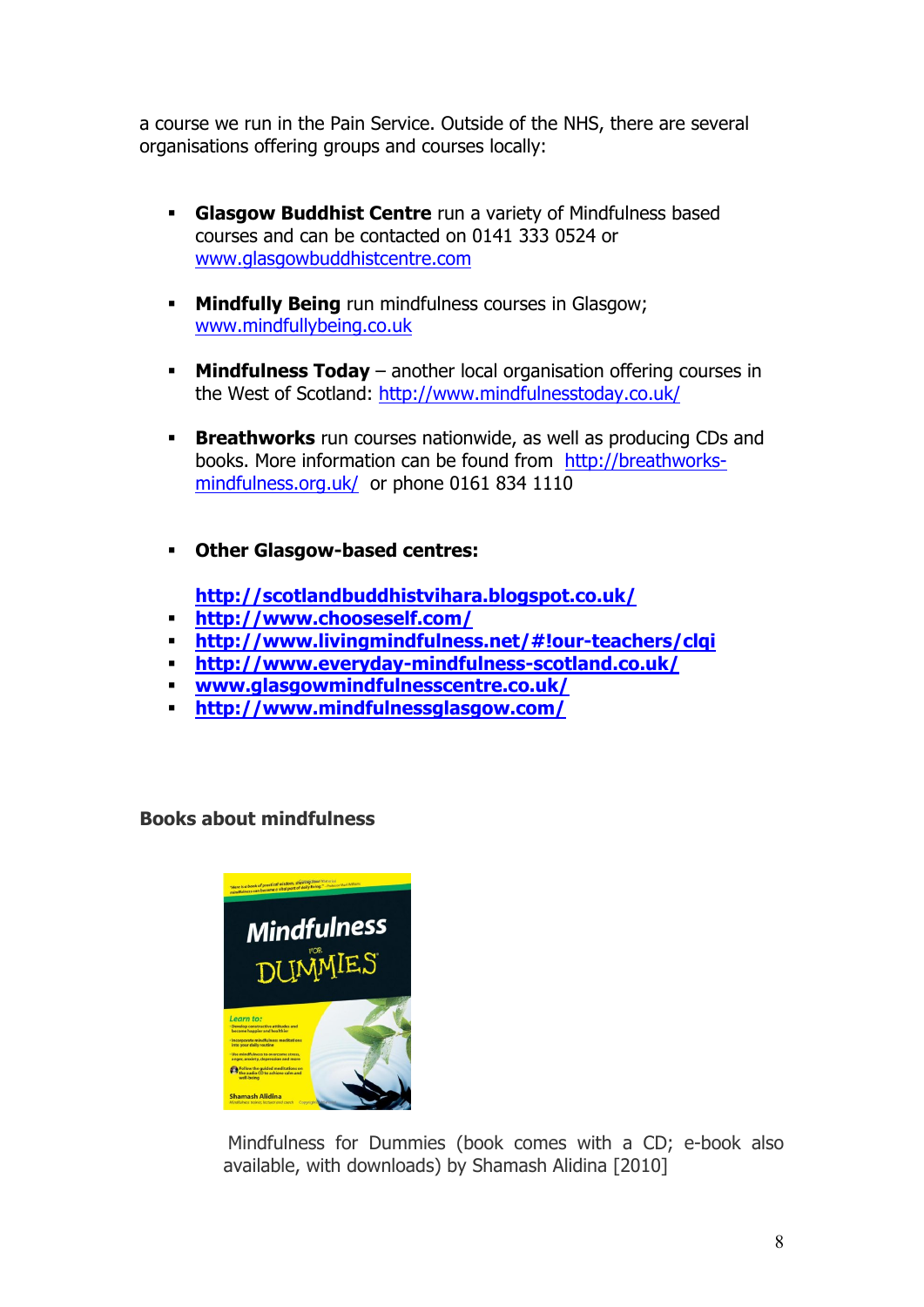

- Living well with pain and illness. The mindful way to free yourself from suffering;
- Mindfulness and Health (includes CD)

Both by Vidyamala Burch, founder of breathworks, and both have a focus on mindfulness for chronic pain.

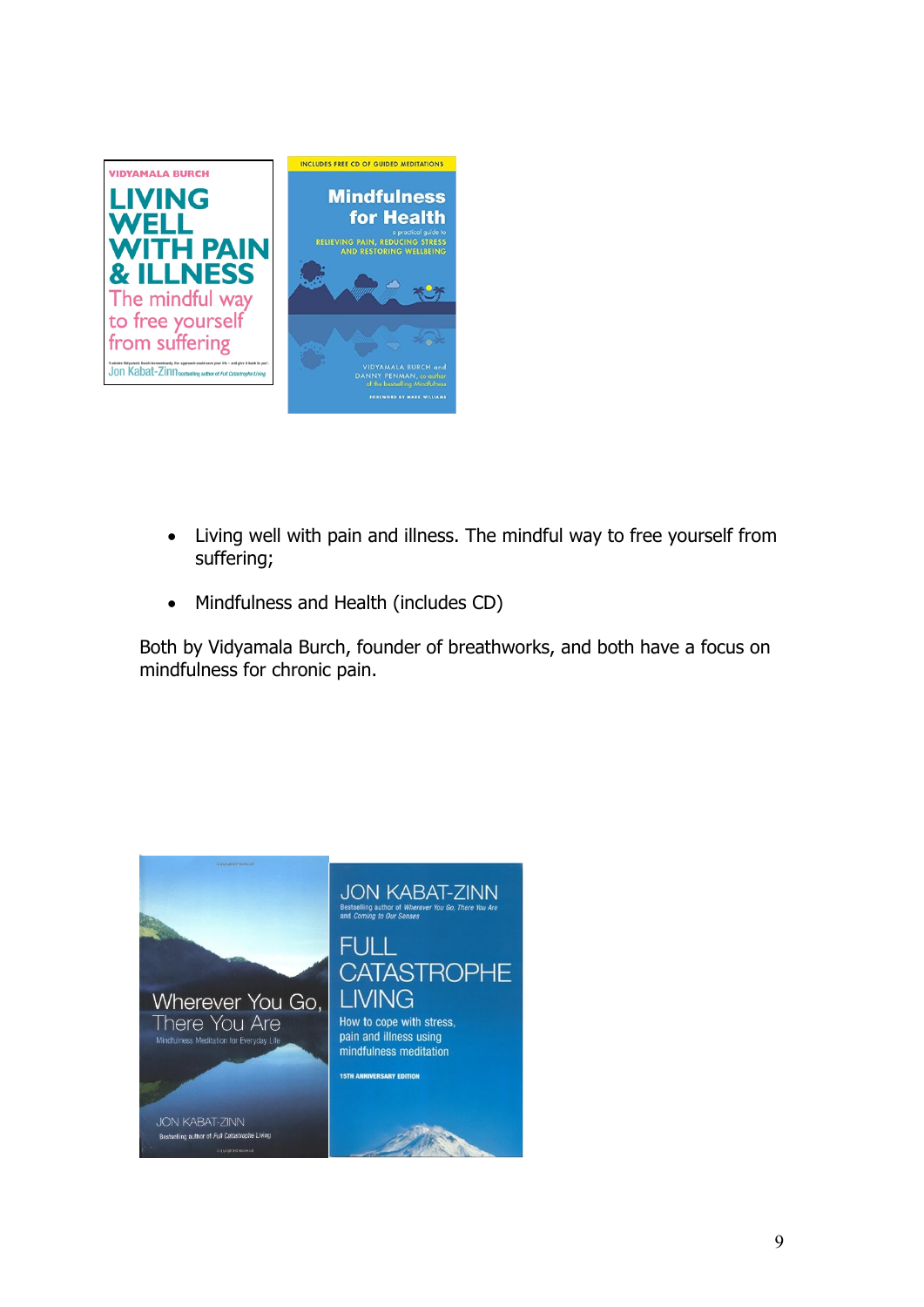- Full Catastrophe Living: How to cope with stress, pain and illness using mindfulness meditation
- Wherever You Go, There You Are: Mindfulness meditation for everyday life

Both by **[Jon Kabat-Zin](http://www.amazon.co.uk/Jon-Kabat-Zinn/e/B000AQ12GA/ref=ntt_athr_dp_pel_1)**, the 'father' of mindfulness in Western medicine – he first popularised the technique in the 80's, and is still a prolific writer and speaker on the subject. 'Wherever You Go…' is more of a general overview, 'Full Catastrophe Living' a more in depth look at mindfulness for pain and illness.

## **Mindfulness Apps and other resources**:

There are plenty of mindfulness apps available for both iOS and Android

2 examples (tried and tested by PMP staff):

- **Insight Timer** Free and paid for versions. A Mindfulness toolkit, including timers and a huge store of guided practices. Also possible to link to online community.
- **Headspace**  excellent, though expensive (free 10-day trial then monthly / yearly subscription). Works like a course of guided practices, includes lots of good animations to explain different practices. Also available online.

## **Mindfulness on YouTube**

**Lots** of mindful meditations/ lectures/ TED talks /guidance.

Most of these are American – big names include Jon Kabat Zinn and Tara Brach. Mark Williams and Russ Harris are good UK speakers.